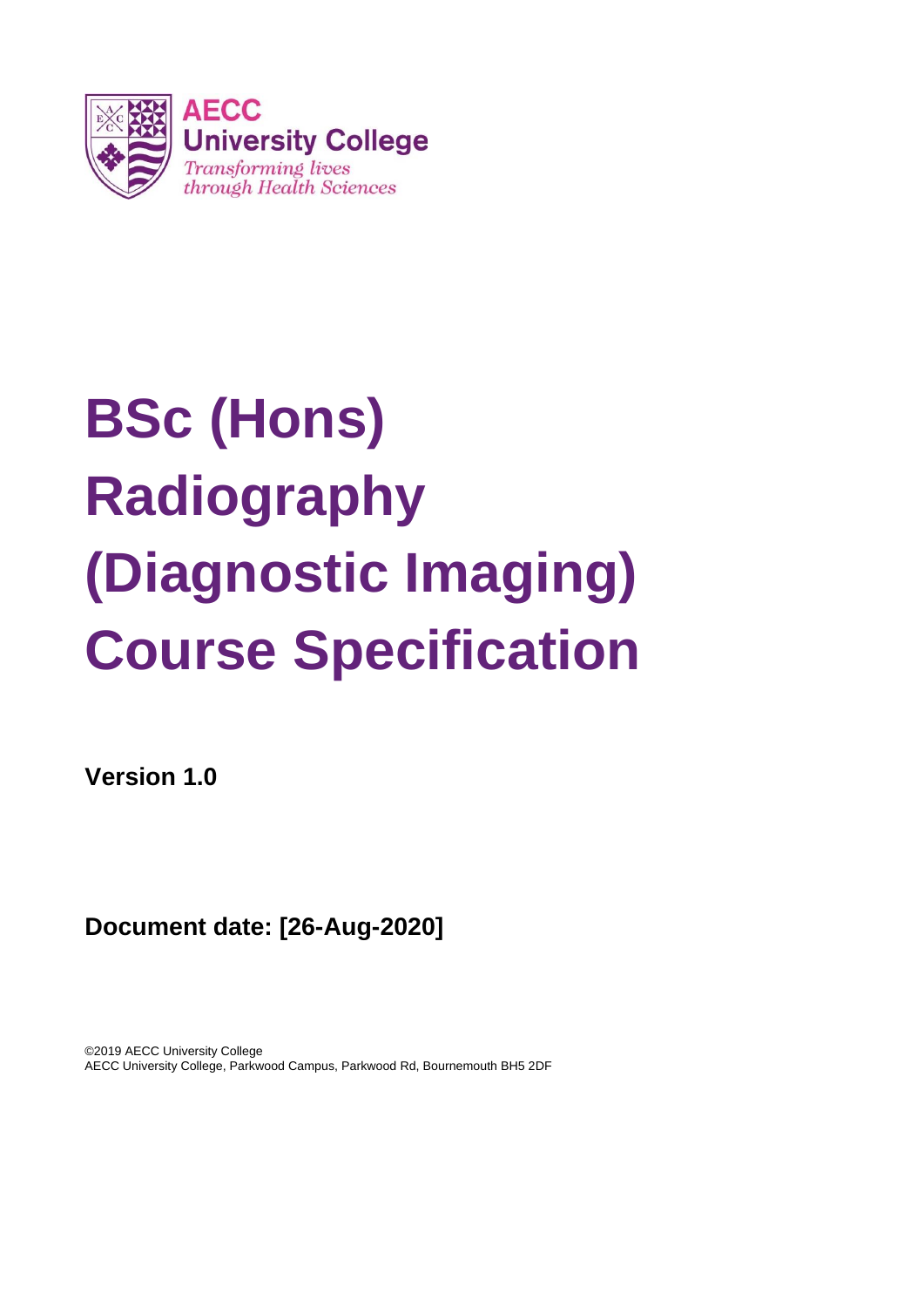# **Contents**

| 1.  |                                                                            |  |
|-----|----------------------------------------------------------------------------|--|
| 2.  |                                                                            |  |
| 3.  |                                                                            |  |
| 4.  |                                                                            |  |
| 5.  | Placements, work-based learning or other special features of the course  6 |  |
| 6.  |                                                                            |  |
| 7.  |                                                                            |  |
| 8.  |                                                                            |  |
| 9.  |                                                                            |  |
| 10. |                                                                            |  |
|     |                                                                            |  |
|     |                                                                            |  |
|     |                                                                            |  |
|     |                                                                            |  |
|     |                                                                            |  |
|     |                                                                            |  |
|     | Appendix 1: Course Diagram [BSc (Hons) Radiography (Diagnostic Imaging) 12 |  |
|     |                                                                            |  |

# **Record of Modifications**

| <b>Description of Modification</b> | Date approved | <b>Cohort(s) to which</b><br>modification applies |
|------------------------------------|---------------|---------------------------------------------------|
|                                    |               |                                                   |
|                                    |               |                                                   |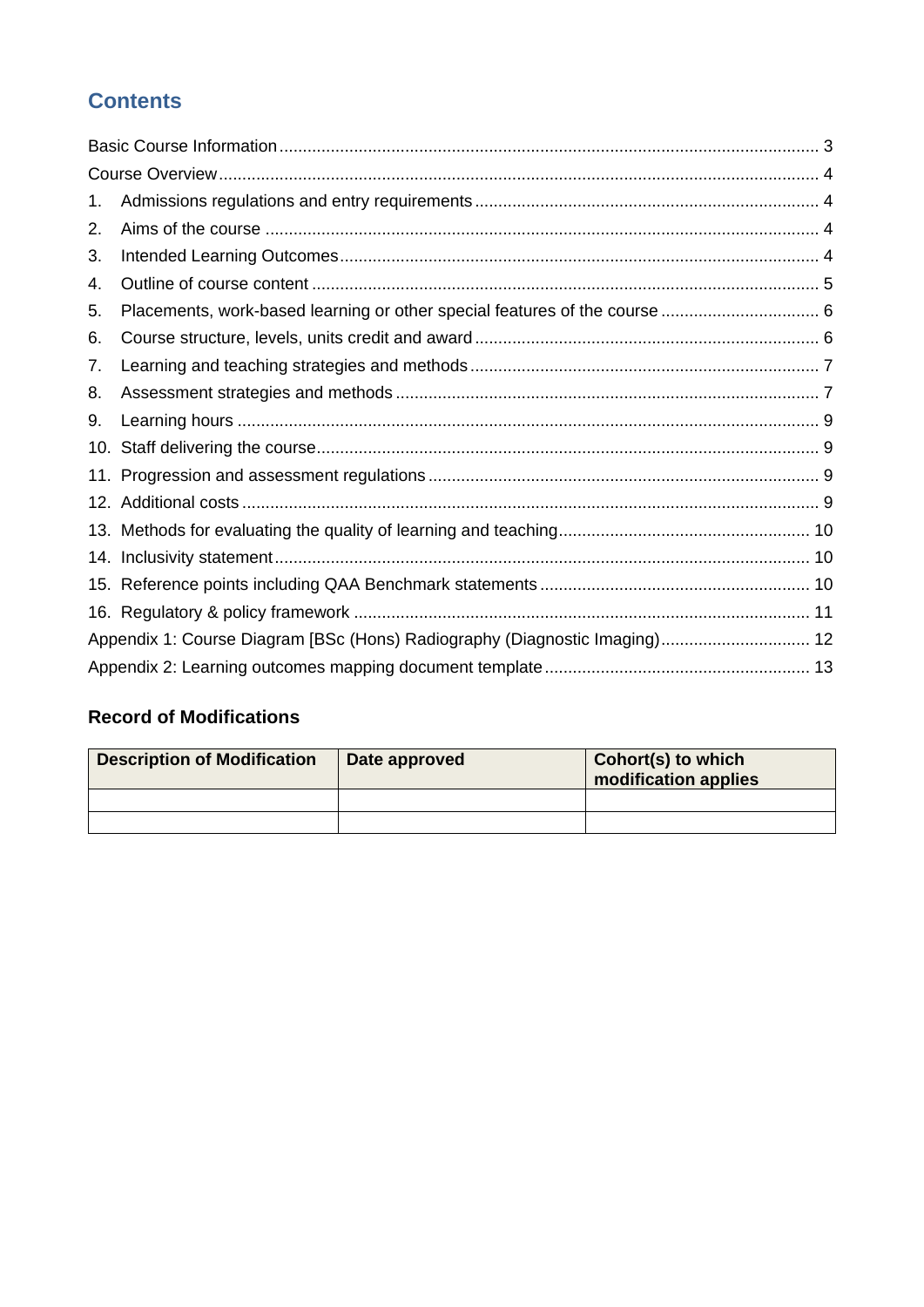This specification provides a concise summary of the main features of the course and the learning outcomes that a typical student might reasonably be expected to achieve and demonstrate if s/he takes full advantage of the learning opportunities that are provided.

Courses, major changes to courses and modifications to courses are approved following consideration through the University College's Course Approval and Review processes or Course and Unit Modification policy, as appropriate. It is, however, expected that courses change over time, for example as a result of changes to professional accreditation requirements, in response to feedback from academic staff and students, and through annual review processes. Any such changes will be discussed with and communicated to students in an appropriate and timely manner.

#### Awarding Institution AECC University College Teaching Institution **AECC University College** Final award, title and credits **BSc** (Hons) Radiography (Diagnostic Imaging) (360 CATS) Course Code(s) BSRDIF Interim exit awards, titles and credits Cert HE Radiographic Sciences (120 credits (60 ECTS) at Level 4) Dip HE Radiographic Sciences (120 credits (60 ECTS) at Level 4 and 120 credits (60 ECTS) at Level 5) FHEQ level of final award Level 6 Mode of study Full-time Accreditation details **Health and Care Professions Council (HCPC)** accreditation of the course and final exit qualification enables graduates to apply for registration as a radiographer in the United Kingdom. Health and Care Professions Council (HCPC) approved 20/08/2020 Applying for Society and College of Radiographers (SCoR) approval. Standard length of course 3 years for BSc students entering in year 1 (Full-time). Minimum and maximum periods of study Minimum - 3 years Maximum - 5 years Language of delivery **English** Place of delivery **AECC** University College UCAS code (where applicable) | B821 HECOS Code(s) per course/pathway 100129 Date Course initially validated | 12 August 2020 Date of first intake September 2020 Version number of this Course **Specification** Version 1.0 Date this version approved/intake to which this applies 12 August 2020 Author(s) Phil Hume, Matthew Southam

# <span id="page-2-0"></span>**Basic Course Information**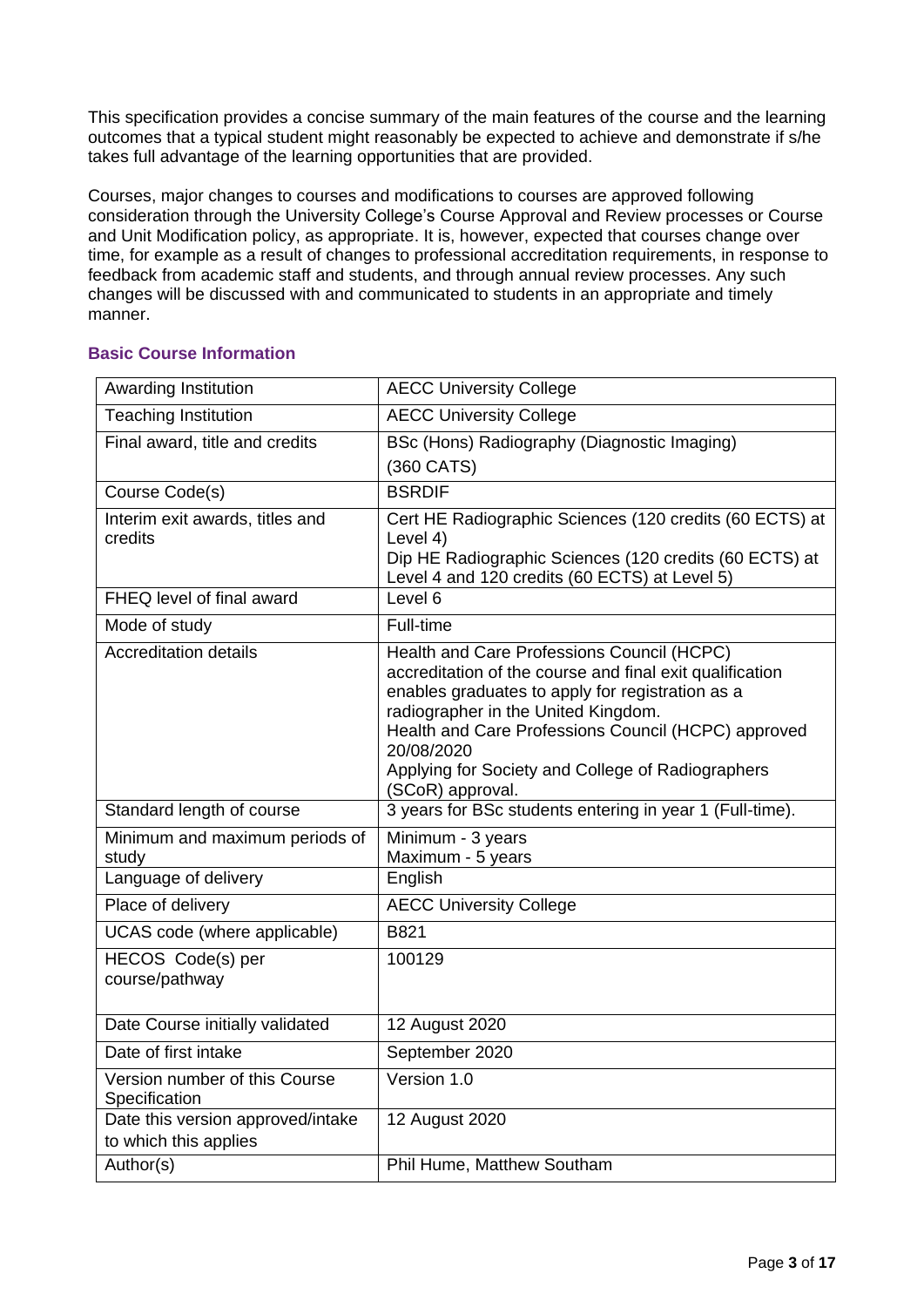# <span id="page-3-0"></span>**Course Overview**

#### <span id="page-3-1"></span>**1. Admissions regulations and entry requirements**

The regulations for this Course are the University College's Standard Admission Regulations which may be found from the **Latest Policies webpage**. These regulations include the general entry requirements and specific requirements regarding English language.

The detailed entry requirements for the course may be found from the relevant course page on the University College website. Successful applicants will also hold a current enhanced Disclosure and Barring Service (DBS) check.

#### **Recognition of Prior Learning (RPL)**

AECC University College has a [Recognition of Prior Learning Policy](http://www.southampton.ac.uk/quality/assessment/prior_learning.page?) which can be found from the [Latest Policies webpage](https://www.aecc.ac.uk/about/how-we-work/latest-policies/)

#### <span id="page-3-2"></span>**2. Aims of the course**

The aims of the course are to:

- Develop the relevant skills, knowledge and professionalism to meet the standards of proficiency and education laid out by the Health and Care Professions Council, and the Society and College of Radiographers to be eligible for registration as a radiographer.
- Guide Students through a progressive learning experience to develop from a scholar to an autonomous, reflective and critical lifelong learner.
- Prepare the student for a career as a healthcare professional through gaining relevant professionalism, empathy and communication skills to work as part of a team to deliver clinical provision as part of a wider healthcare system.
- Enhance the clinical, academic, social and transferable skills of the learner to thrive in an ever-changing healthcare workforce to remain highly employable.
- Equip students to understand and apply sound scientific, research and technological principles to ensure the delivery of safe practice.
- Equip students to understand and implement clinical guidelines, legislation and professional/statutory regulations to evidence best practice within the delivery of diagnostic radiography and imaging services.

# <span id="page-3-3"></span>**3. Intended Learning Outcomes**

Successful completion of the course will allow the student to gain all of the outcomes listed. The following outcomes are achieved at the CertHE and DipHE levels:

For the Cert HE, course outcomes achieved at Level 4 are: A1, A2, A4, A6, A7, B1-3, C1, D1-2, D7

For the Dip HE course outcomes achieved at Level 5 are: A1-A7, B1-3, B5 C1, C3-4, D1-2, D4, D6-7

# **Subject Knowledge and Understanding**

Having successfully completed this course students will be able to demonstrate knowledge and understanding of:

- A1 Principles of human anatomy and physiology
- A2 Histology and pathophysiology of disease processes
- A3 Radiographic practices in the application of diagnostic imaging
- A4 Understanding of radiation physics and radiobiology
- A5 Current advances of diagnostic imaging practices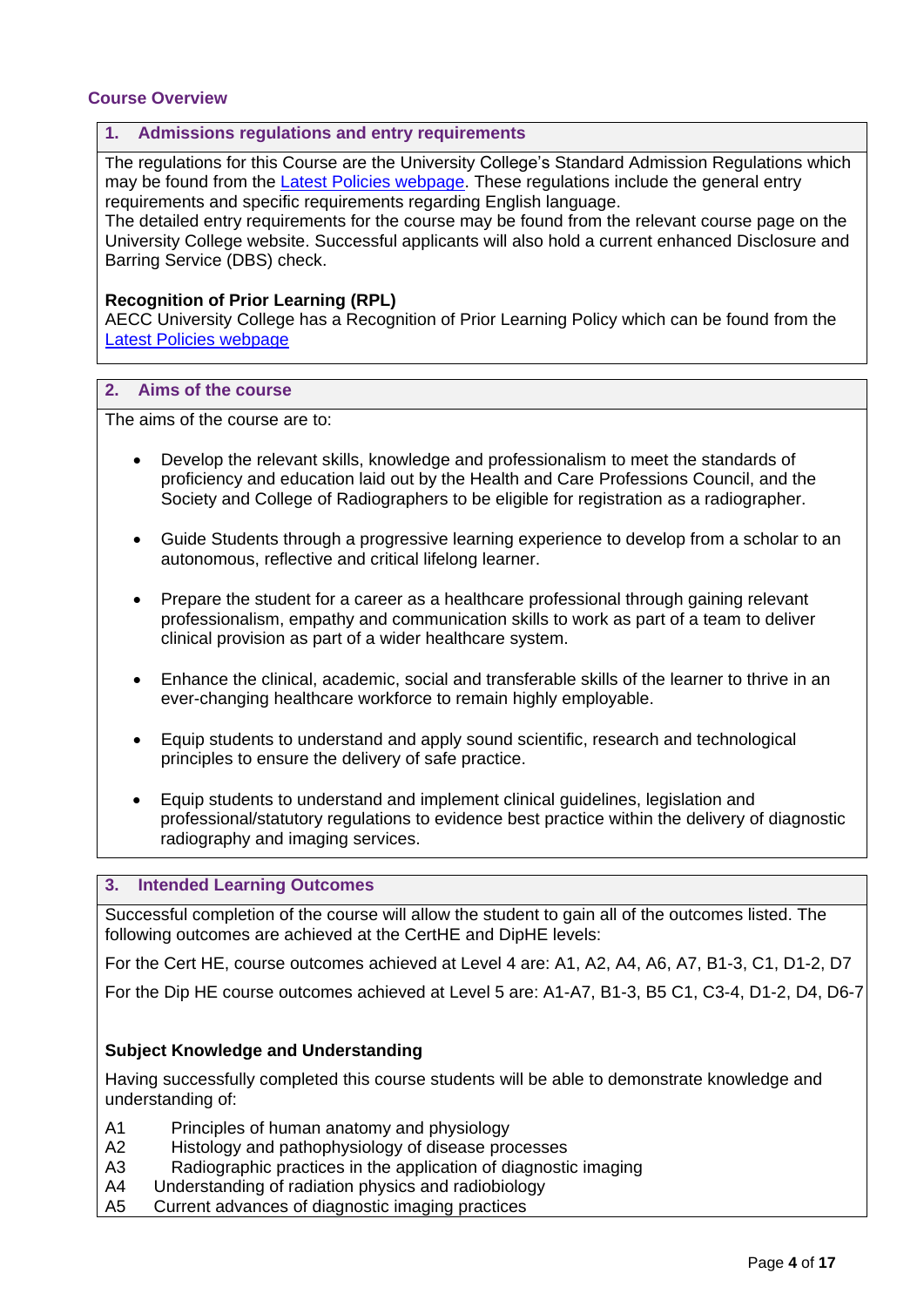#### **3. Intended Learning Outcomes**

- A6 Psychological principles and practices applicable in professional practice and patient care.
- A7 Underpinning principles of research practices, data collection and analysis, ethical considerations and governance in the healthcare sector
- A8 Healthcare policy and structure, and the integration and application of these in the wider health and social care setting

# **Intellectual Skills**

Having successfully completed this course students will be able to:

- B1 Critically evaluate, interpret and integrate knowledge for academic study and development
- B2 Apply problem solving skills effectively, independently and to integrate as part of a team
- B3 Systematically search and evaluate literature to guide professional development
- B4 Appraise, interpret and critique data from a wide range of sources and literature
- B5 Synthesise knowledge and learning into practice for real world application

# **Practical Skills**

Having successfully completed this course students will be able to:

- C1 Effectively communicate to both patients and colleagues in a variety of terminologies to ensure understanding on complex concepts and ideas.
- C2 Critically reflect upon decisions of clinical practice and to instigate change to adhere to practice guidelines
- C3 Undertake radiographic practices in a safe, effective and competent manner
- C4 Interpret and evaluate imaging procedures and reports in the execution of patient management
- C5 Monitor and review management interventions and be able to intervene and modify care in accordance to clinical guidelines

# **Transferable skills**

Having successfully completed this course students will be able to:

- D1 Effectively communicate to service users, healthcare professionals and inter-agency groups
- D2 Demonstrate critical reflective practice around personal, professional and academic practices and development.
- D3 Optimise productivity through the use of effective time management skills.
- D4 Develop and undertake research and clinical audits for the further development of practice
- D5 Integrate as a productive member of a team, in a supportive and constructive manner
- D6 Deal with challenge and critique in a progressive manner to further benefit themselves and partners
- D7 Utilise information technology effectively to optimise productivity.

# **Course Structure**

# <span id="page-4-0"></span>**4. Outline of course content**

The BSc (Hons) Radiography (Diagnostic Imaging) course will educate, train and develop students from school leavers to developing professionals ready to integrate into the wider healthcare professions and be eligible to register with the Health and Care Professions Council (HCPC) as a Radiographer. This course does not give automatic registration. The BSc (Hons) Radiography (Diagnostic Imaging) is designed to comply with the requirements for validation by the HCPC and the Society and College of Radiographers (SCoR).

The course incorporates and integrates knowledge from the underpinning sciences that is used and developed through their application. The application of this knowledge and understanding will then be demonstrated through the safe provision of radiographic services. As such the practical skills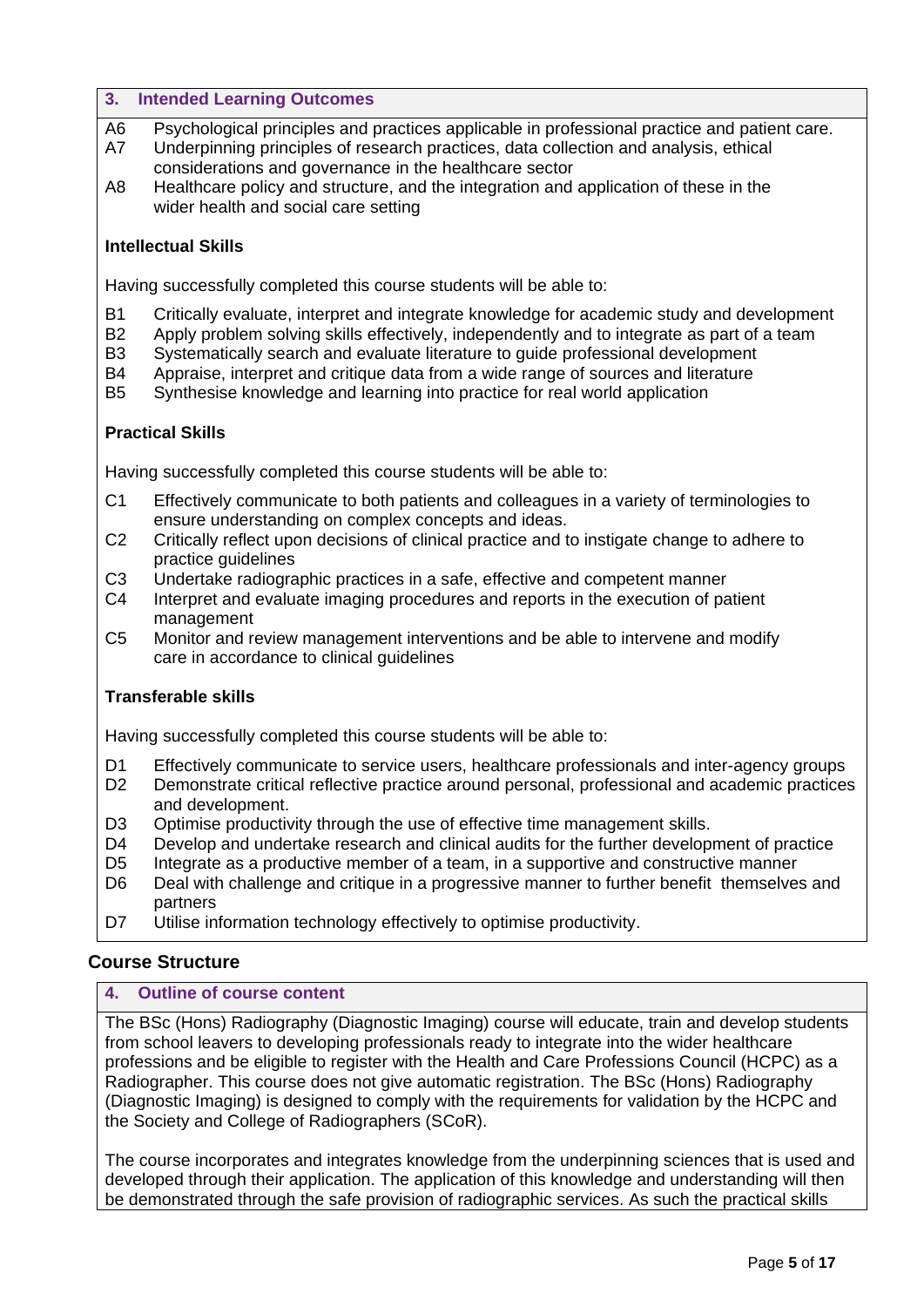#### **4. Outline of course content**

and competencies to be able to operate as a safe and proficient clinical professional will be taught, developed and assessed throughout the course combining theoretical learning, practical skill development and real-world experiences.

The three themes embedded throughout this course which are Professionalism, Radiography specific knowledge and techniques, and Research.

- The Professionalism theme has been developed through feedback and discussion with external stakeholders who feel current graduate radiographers would benefit from an additional level of professional clinical confidence.
- The Radiography specific knowledge and techniques theme is the core of the course, which will equip students to progress straight into their careers, to work as a functional part of a team of healthcare professionals.
- The Research theme will guide students through the process of developing, planning, analysing and executing research studies, and equip them to more proactively engage in using and undertaking clinical research.

# <span id="page-5-0"></span>**5. Placements, work-based learning or other special features of the course**

A key feature of this course will be the integration of experiential learning through mandatory attendance and engagement at placements. Placements will take place at diagnostic imaging and radiology departments at local hospital sites across the region. Placements will occur in blocks through all 3 years of the course.

Placements will allow the students to apply and integrate the knowledge gained through their taught components into the clinical setting with exposure to genuine patients and service users. Students will be issued with a placement handbook, which will be kept as a record of their interactions and experiences. This will also form part of their portfolio towards unit assessments by evidencing competency. Throughout the placement and through use of the portfolio within the practice placement handbook the student will build a series of reflections around their encounters, which will be utilised in the assessment of other units. The placements are not set up as separate units within the course structure, but are a learning environment and the interactions and competencies gained through the placement are embedded within units and successful completion is therefore compulsory for progression.

Required learning and experiences will be gauged to the level of learning and development of the student. These will be clearly laid out in the handbook with stated pass criteria for each competency. The handbook will also be a record of discussions with tutors, practice educators and colleagues to guide reflective practice and future progression. Should it be required, additional remedial training and actions identified would be recorded here also.

Practice educators will be required to complete and annual review and development session.

#### <span id="page-5-1"></span>**6. Course structure, levels, units credit and award**

The level of study, units and credits required for the course and for final and exit awards are set out in the **course diagram** provided as Appendix 1.

The **learning outcomes mapping document** at Appendix 2 shows the relationship between ILOs for units and the overarching ILOs of the course.

# **Learning, Teaching and Assessment**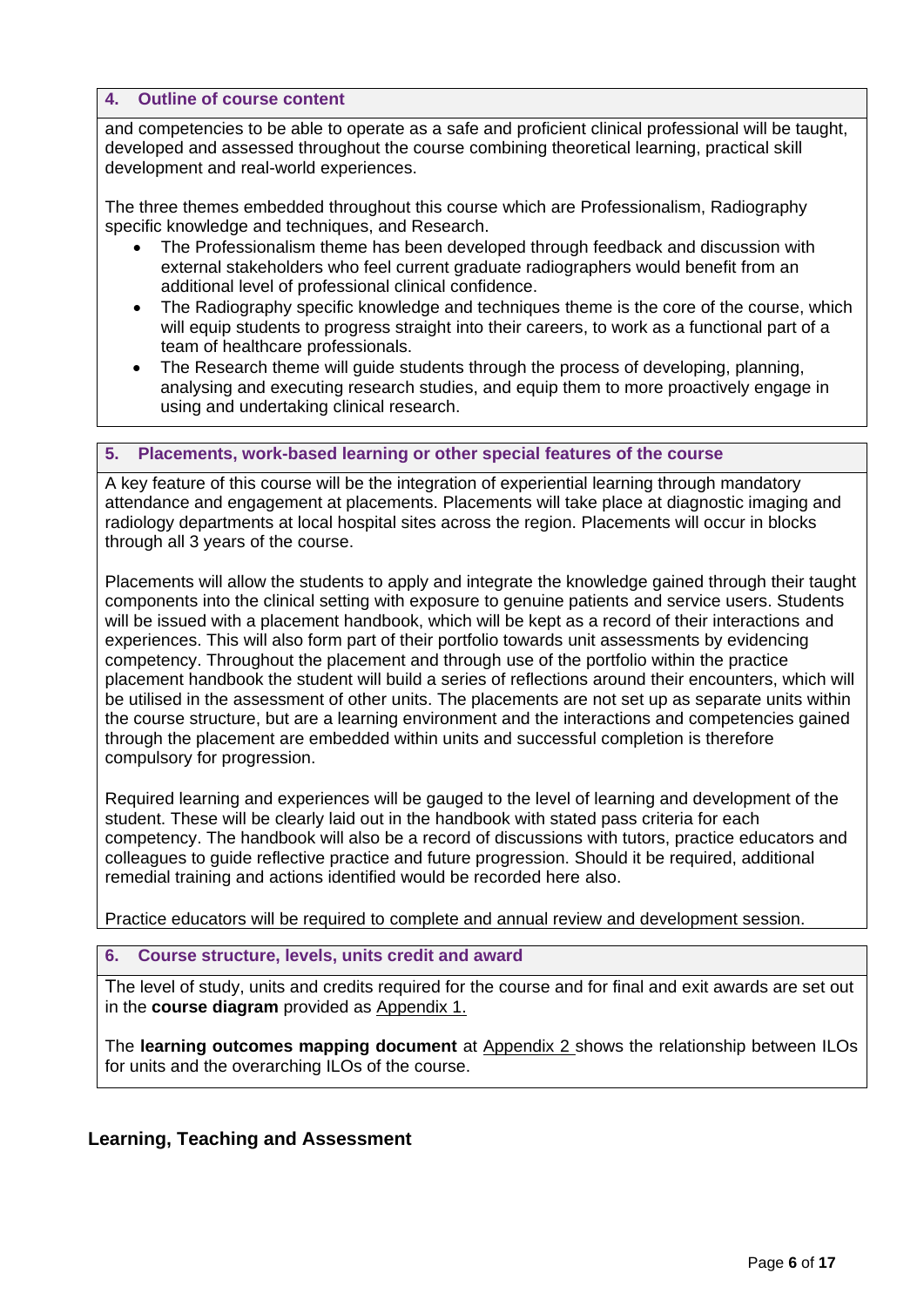# <span id="page-6-0"></span>**7. Learning and teaching strategies and methods**

In a modern healthcare profession, it is vital that practitioners can demonstrate not only technical knowledge, but also a wide range of transferable skills including critical thinking, empathy, research skills, IT skills, communication skills and the ability to undertake continuing professional development.

Incorporating expectations from local healthcare trusts, professional standards, and the UK professional standards framework, we have produced a comprehensive set of outcomes that reflect the expected competencies not only of the School but also encompassing the requirements of the HCPC and the SCoR. As with medical education in the UK, we have separated the outcomes into three main themes representing the three main aspects of a healthcare professional, namely: professionalism, knowledge and technical competence and skills.

The teaching and learning strategies for this course provide a blended learning approach that encourages students to develop as independent learners and to contextualise their knowledge within the clinical setting. Blended-learning is now commonplace in higher education and in particular clinical and professional courses.

A mix of traditional and innovative learning and teaching methods, will be employed to ensure the student has every opportunity to progress through their development and to provide the best learning experience as is suited to each individual subject they study. These approaches will be complemented by clinical experiences through practice-based education. As well as integration of their learning with their technical skills, additional training, development and exposure to professional practice through placements at radiology departments. This will allow the student to truly integrate their knowledge and skills into exhibiting their level of competence. The clinical competency framework and placement handbooks will be supported with online learning resources developing students' further familiarity with online learning and their IT skills, which will prepare them for completing portfolios evidencing continuing professional development. which they will need for future career development

Early levels (level 4) of the course are more heavily weighted towards the acquisition of technical and factual knowledge in the informing disciplines whilst levels 5 and 6 are more focused on the further development of skills and the integration of knowledge and skill in the progression into an autonomous professional. The course is also designed to develop the students' confidence and professionalism through applying their knowledge and skill in the professional setting whilst integrating into a wider healthcare team.

Throughout the course students undertake a clinical placement training under the supervision, guidance and support of a qualified and experienced radiographers and other relevant healthcare professionals, where they continue their learning through experiential and reflective clinical practice. During the placements students are required to demonstrate progression and develop their skills to the point of competence evidenced through their competency framework. They are also required to reflect upon these encounters and use these encounters in accounts and assignments to support their development as into autonomous self-directed learners. In this way the students are continuously challenged to demonstrate a critical awareness of their beliefs and opinions, reflect on these in light of contemporary clinical research and communicate their conclusions concisely and coherently.

# <span id="page-6-1"></span>**8. Assessment strategies and methods**

Throughout the course the students will be exposed to a variety of assessments techniques to allow them to evidence their learning and development. This strategy has largely been developed through the application of Miller's pyramid (Miller, 1990) and Bloom's taxonomy (Furst, 2016).

The form of assessment has been chosen to best evidence that the learning objectives have been met. Assessments include, but are not limited to:

Examinations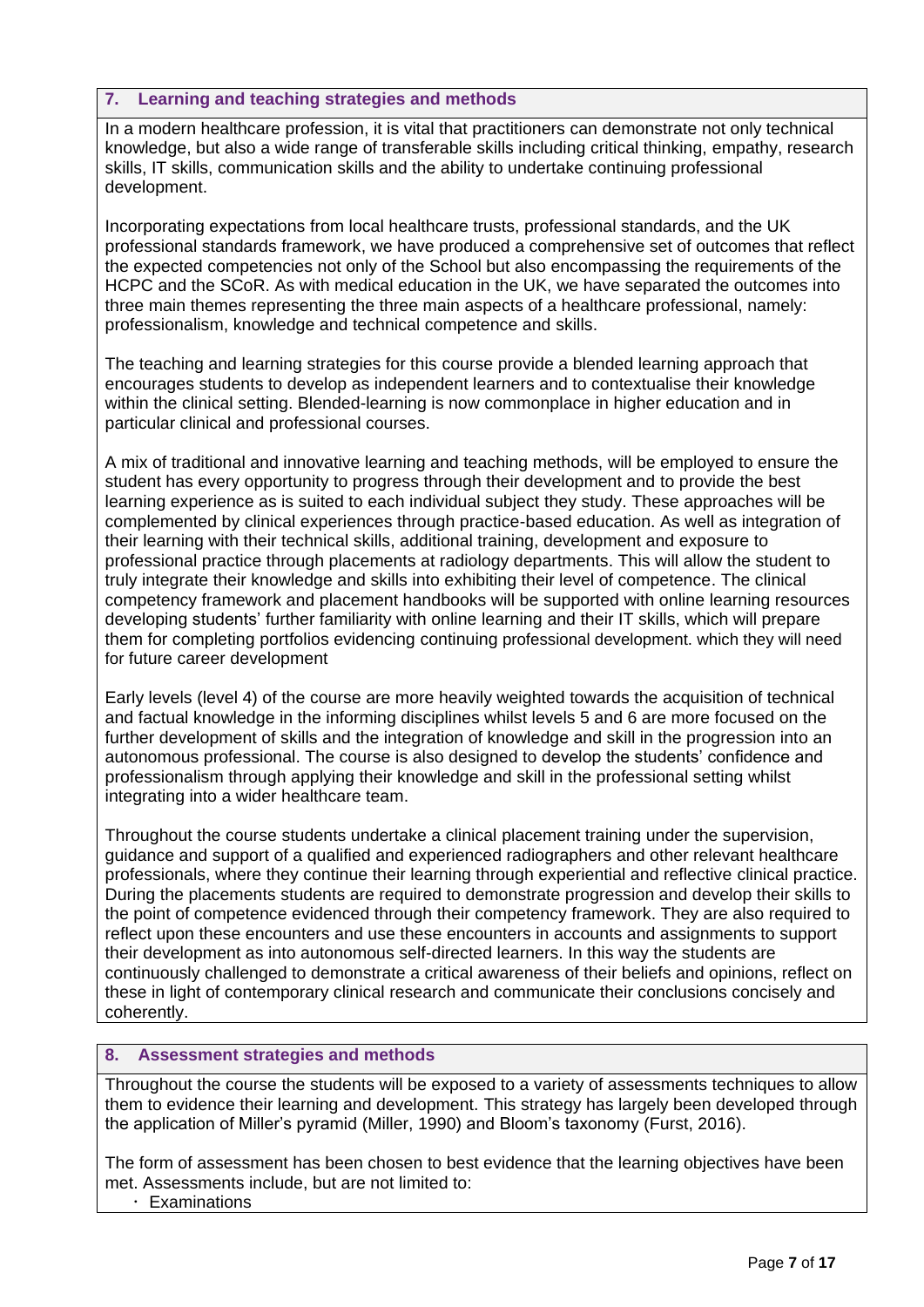# **8. Assessment strategies and methods**

- **· Practical OSCEs**
- Coursework submissions Critical Analyses
- Coursework submissions Reflective Accounts
- Reflective and professional discussions
- Poster presentation
- · Presentation
- Portfolio compilation

As a course designed to progress a student from a developing learner through to a clinical professional embarking on a career of lifelong learning, the assessment techniques will challenge the learning as evidenced by Miller's pyramid of clinical confidence (Norcini, 2003). As evidenced through the RePAIR strategy, radiography students lack clinical confidence and so the modified Miller's pyramid has been used to focus the end goal of the graduating student feeling they are a valued professional (Cruess, Cruess, & Steinert, 2016). This additional level of development, although being at the highest level of progression of the autonomous clinician, is an expectation within the profession and by the patients. This level of being the professional, whilst it must be accepted that there is additional training and progression to be gained through the early years of work in the profession, the individual themselves should also feel confident in their knowledge, skills and competence to integrate fully into a functioning team.

A variety of assessment methods will be used through each level of the course with knowledge gained earlier in the course predominantly assessed through examinations and practical OSCEs, and also evidenced through coursework assignments. Practical skills will be assessed throughout the course through practical OSCEs and also evidenced through the competency framework and portfolio. Intellectual skills will be evidenced through various methods as the student uses them in the application of their knowledge and skills, although they will primarily be evidenced through the coursework assignments, presentations and portfolio. The transferable skills through their very nature will be assessed and utilised throughout the course and evidenced through all methodologies.

The students will evidence achieving their professional competencies through a series of portfolios. These collectively will combine to demonstrate the students' progression to the point of competence. Dividing the competencies between different academic units will help the students to apply their theoretical learning and integrate it into their practical placement encounters. Their evidence will be built from portfolios in the following units:

- RAD401 Professional Practice and Patient Care
- RAD408 Equipment of Diagnostic Radiography
- RAD409 Diagnostic Positioning and Practices I
- RAD501 Professional Practice and Wellbeing
- RAD506 Multidisciplinary Working, Healthcare Policy and Quality Management
- RAD509 Diagnostic Positioning and Practices II
- RAD510 Interventional Radiography
- RAD601 Professional Practice and Clinical Confidence
- RAD606 Advanced Practice in Diagnostic Imaging
- RAD607 Cross-Sectional Imaging Principles and CT Interpretation
- RAD608 Image Interpretation

The assessments that occur during placements and contribute to the portfolios are designed to be smaller specific assessments that can take place during routine patient encounters and so should minimise stress on the student, and minimise impact on the placement encounter. These have all been combined into the practice placement handbook to help consolidate the portfolios and also to manage student expectations from the outset.

Feedback provided by academics, clinicians and peers on formative and summative assessments throughout the programme is designed to stimulate reflection and enhance personal development planning.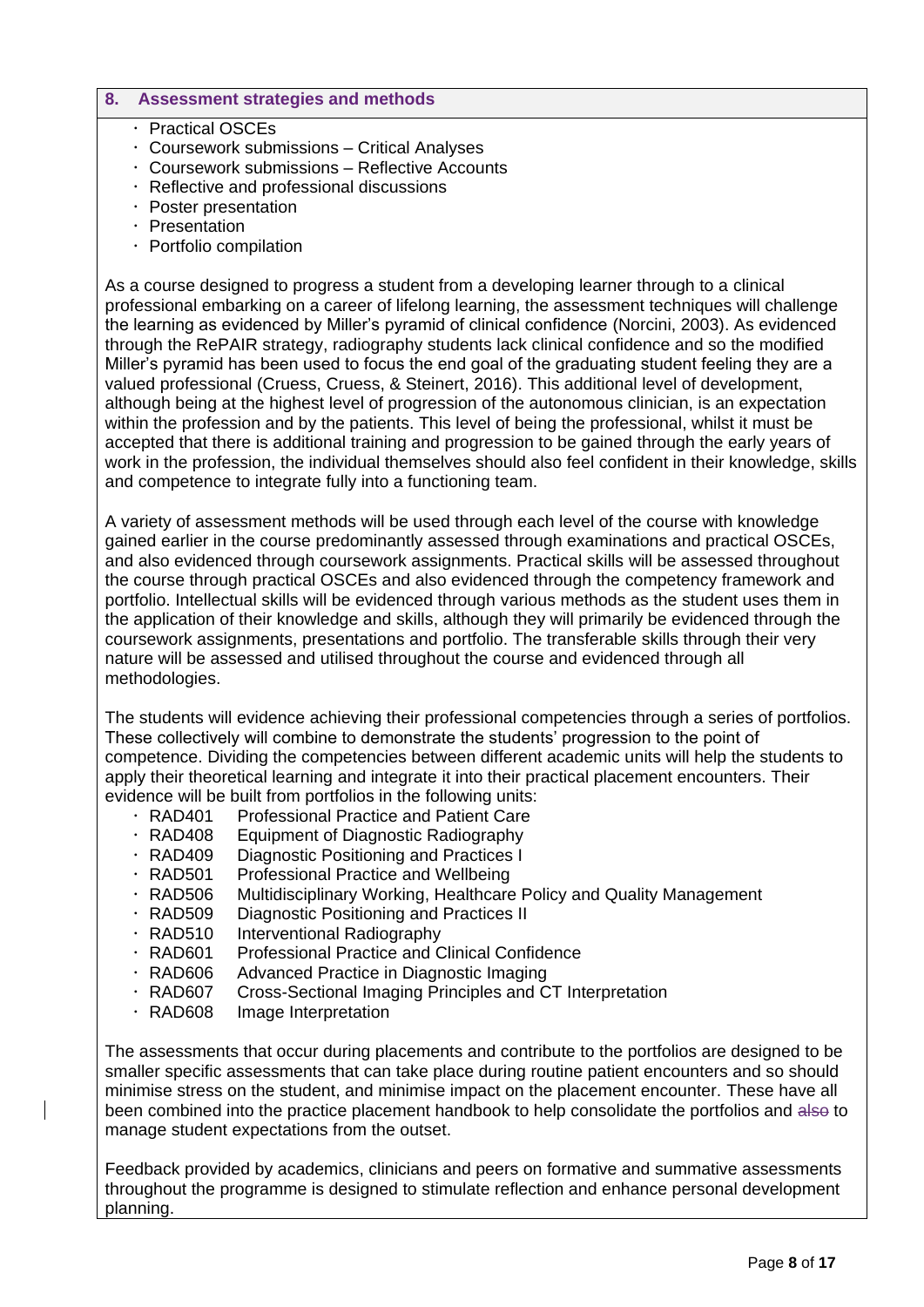#### **8. Assessment strategies and methods**

Cruess, R. L., Cruess, S. R., & Steinert, Y. (2016). Amending Miller's Pyramid to Include Professional Identity Formation. *Acad Med, 91*(2), 180-185. doi:10.1097/ACM.0000000000000913

Furst, Edward J. (2016). Bloom's Taxonomy of Educational Objectives for the Cognitive Domain: Philosophical and Educational Issues. *Review of Educational Research, 51*(4), 441-453. doi:10.3102/00346543051004441

Miller, G. E. (1990). The assessment of clinical skills/competence/performance. *Acad Med, 65*(9 Suppl), S63- 67. doi:10.1097/00001888-199009000-00045

Norcini, J. J. (2003). Work based assessment. *BMJ, 326*(7392), 753-755. doi:10.1136/bmj.326.7392.753

#### <span id="page-8-0"></span>**9. Learning hours**

AECC University College courses are composed of units of study, which are assigned a credit value indicating the amount of learning undertaken. The minimum credit value of a unit is normally 20 credits, but half-units are permitted. 20 credits is the equivalent of 200 student study hours, including lectures, seminars, assessment and independent study. 20 University credits are equivalent to 10 European Credit Transfer System (ECTS) credits.

Radiography students engage in learning in multiple ways including lectures and practical tutorials. Learning at a placement sites through local clinical providers is also classified as scheduled learning, this is due to this learning environment being a guided supervised interaction. This additional learning requires a large amount of time and as such, those units that are supported through this environment, appear to have a much larger amount of contact hours.

#### <span id="page-8-1"></span>**10. Staff delivering the course**

Students will be taught by AECC University College academic staff and qualified professional practitioners with relevant expertise.

All radiography placement-based staff and all those involved in clinical competency assessments will be registered radiographers in good standing with the HCPC. Placement staff will attend the practice educator training day prior to placement commencing. The first cohort of students will be on placement from early November as so, following validation, a training day will be set for September, and then the course leaders/link tutors will facilitate additional sessions as required at the placement sites to ensure all educators a suitably informed and prepared for placement.

#### <span id="page-8-2"></span>**11. Progression and assessment regulations**

The regulations for this course are the University College's Standard Assessment Regulations which may be found from the [Latest Policies webpage.](https://www.aecc.ac.uk/about/how-we-work/latest-policies/)

#### <span id="page-8-3"></span>**12. Additional costs**

Additional costs are mandatory or optional costs which students will need to meet in order to fully participate in and complete their course. Students will need to budget for these costs separately as they are not included in the overall Tuition Fee they are charged. Information about additional costs applying to students on this course can be found in the document **Important information to take into account when choosing your course** available from the [Latest Policies webpage](https://www.aecc.ac.uk/about/how-we-work/latest-policies/)

- Students will be provided with their initial uniform for learning whilst on placements, however, they may choose to supplement these with additional items
- Travel and accommodation costs to outreach or off-campus placements
- A limited contribution to costs involved in the Dissertation unit is provided by AECC University College, subject to approval, however, you may be required to make up any shortfall.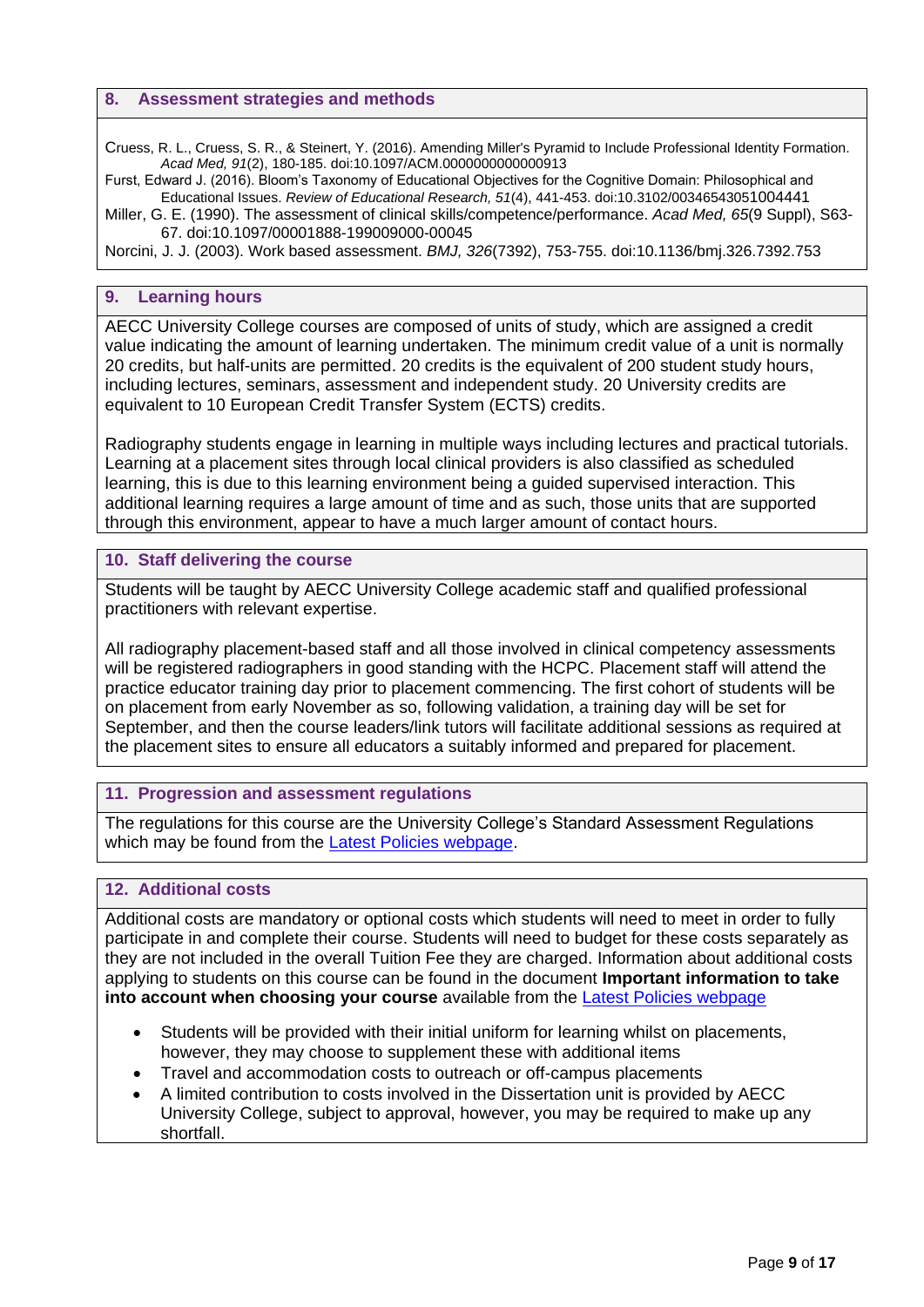# <span id="page-9-0"></span>**13. Methods for evaluating the quality of learning and teaching**

Students have the opportunity to engage in the quality assurance and enhancement of their courses in a number of ways, which may include:

- **•** Completing student surveys annually to give feedback on individual units and on the course as a whole
- Completing the National Student Survey in the final year of the course
- Taking part in focus groups as arranged
- Seeking nomination as a Student Union representative OR engaging with these elected student representatives
- Serving as a student representative on Course Consideration panels for course approval/review
- Taking part in course consideration or professional body meetings by joining a group of students to meet with the panel
- Taking part in meetings with the external examiner(s) for the course (such meetings may take place virtually where courses are part-time)

The ways in which the quality of the University College's courses are monitored and assured checked, both inside and outside the institution, are:

- **Annual monitoring of units and courses**
- **Periodic Course review, at least every six years**
- External examiners, who produce an annual report
- Oversight by Academic Development and Quality Committee (which includes student representation), reporting to Academic Board
- **•** Professional body accreditation and annual reports to these bodies
- **External Quality Assurance Reviews and annual monitoring**

# <span id="page-9-1"></span>**14. Inclusivity statement**

AECC University College is committed to being an institution where students and staff from all backgrounds can flourish. AECC University College recognises the importance of equality of opportunity and promoting diversity, in accordance with our Dignity Diversity and Equality Policy. We are committed to a working and learning environment that is free from physical, verbal and non-verbal harassment and bullying of individuals on any grounds, and where everyone is treated with dignity and respect, within a positive and satisfying learning and working environment.

AECC University College seeks to ensure that all students admitted to our courses have the opportunity to fulfil their educational potential. The interests of students with protected characteristics will be taken into consideration and reasonable adjustments will be made provided that these do not compromise academic or professional standards as expressed through the learning outcomes.

#### <span id="page-9-2"></span>**15. Reference points including QAA Benchmark statements**

The following reference points were used to inform the development of this programme:

• The UK Quality Code for Higher Education, Part A: Setting and Maintaining Academic Standards. The Framework for Higher Education Qualifications of UK Degree-Awarding Bodies (2014)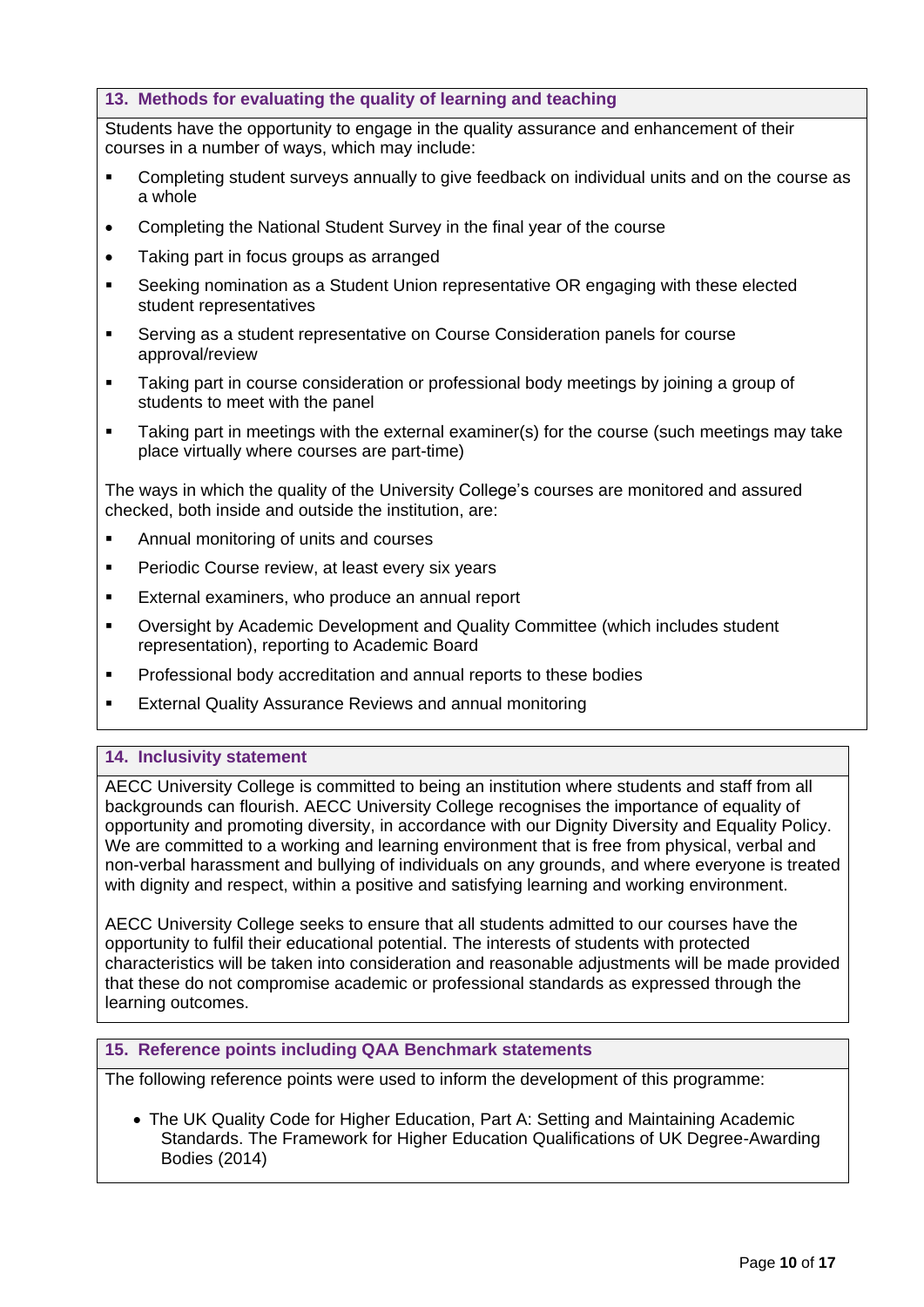# **15. Reference points including QAA Benchmark statements**

• There are no current specific subject benchmark statement for radiography as a healthcare profession. To guide the development of the course, QAA subject benchmark statements for comparable/allied professions (Nursing, Health Studies, Biomedical Science and Medicine) have been used.

The course is also designed to comply with the following professional standards frameworks:

- Standards of Education and Training (SETs) of the HCPC
- Standards of Proficiency (SOP) of the HCPC for a Radiographer
- CoR Education and Career Framework (2013) all programmes
- Radiation protection regulations
	- Ionising Radiation Regulations Great Britain (GB) 2017
	- Ionising Radiation Regulation Northern Ireland (NI) 2017
	- Ionising Radiation (Medical Exposure) Regulations GB 2017
	- Ionising Radiation (Medical Exposure) Regulations NI 2018
- CoR Quality Standards for Practice Placements (2012) all programmes where there is a practice placement requirement
- CoR Research Strategy (2017) Pre-registration and above
- CoR Scope of Practice (2013) Pre-registration and above
- CoR Scope of Practice of Assistant Practitioners (2012) AP programmes
- CoR Practice Educator Accreditation Scheme learning outcomes PEAS programmes

# <span id="page-10-0"></span>**16. Regulatory & policy framework**

The course conforms fully with the University College's Academic Regulations and Policies for Taught Courses.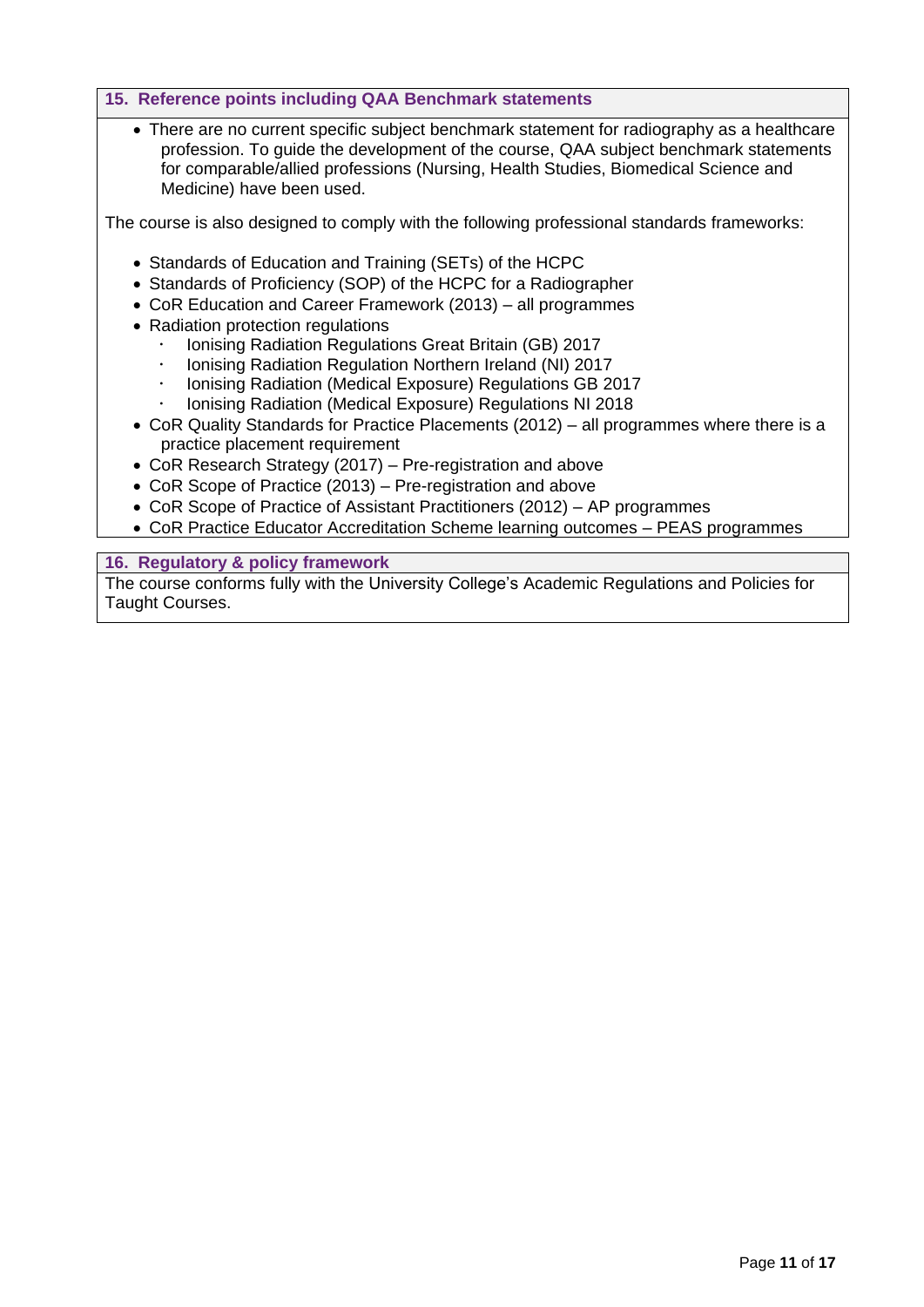# **Appendix 1: Course Diagram [BSc (Hons) Radiography (Diagnostic Imaging)**

<span id="page-11-0"></span>

BSc (Hons) Radiography (Diagnostic Imaging)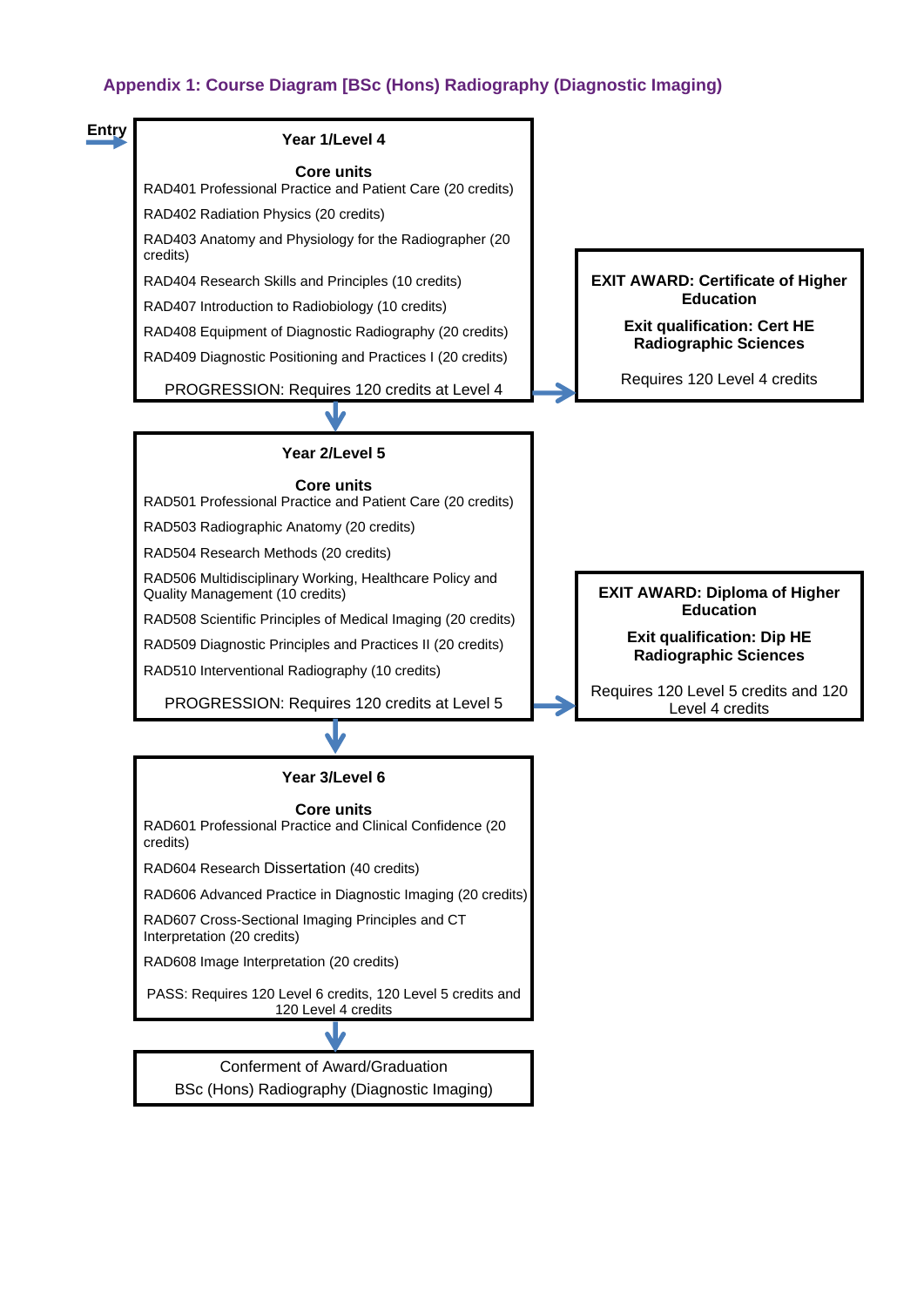# **Appendix 2: Learning outcomes mapping document template**

<span id="page-12-0"></span>

|                                                                       |                | <b>Subject Knowledge and Understanding</b> |                   |                  |                           |                |             |                |                 |                  | <b>Intellectual Skills</b> |                  |             |                |                              | <b>Practical Skills</b> |                |                 |                |                   |                 | <b>Transferable skills</b> |                  |                              |                 |  |  |
|-----------------------------------------------------------------------|----------------|--------------------------------------------|-------------------|------------------|---------------------------|----------------|-------------|----------------|-----------------|------------------|----------------------------|------------------|-------------|----------------|------------------------------|-------------------------|----------------|-----------------|----------------|-------------------|-----------------|----------------------------|------------------|------------------------------|-----------------|--|--|
| <b>Unit Code</b>                                                      | A <sub>1</sub> | $\overline{A2}$                            | A3                | A4               | A5                        | A <sub>6</sub> | A7          | A <sub>8</sub> | $\overline{B1}$ | B <sub>2</sub>   | B3                         | B4               | <b>B5</b>   | C <sub>1</sub> | $\overline{C2}$              | $\overline{C3}$         | C <sub>4</sub> | $\overline{C5}$ | D <sub>1</sub> | $\overline{D2}$   | $\overline{D3}$ | D <sub>4</sub>             | $\overline{D5}$  | $\overline{D6}$              | $\overline{D7}$ |  |  |
| <b>RAD401</b><br>Professional<br>Practice and<br><b>Patient Care</b>  |                |                                            | D                 |                  |                           | A              |             | Т<br>D         | A               |                  |                            |                  |             | A              | Τ<br>D                       |                         |                |                 | A              | T<br>A            |                 |                            | Τ<br>A           | т                            |                 |  |  |
| <b>RAD402</b><br>Radiation<br>Physics                                 |                |                                            | D                 | $\mathsf T$<br>A |                           |                |             | D              |                 |                  |                            |                  |             |                |                              |                         |                |                 |                |                   |                 |                            |                  |                              |                 |  |  |
| <b>RAD403</b><br>Anatomy and<br>Physiology for<br>the<br>Radiographer | T<br>A         | $\overline{\mathsf{T}}$<br>A               |                   |                  |                           |                |             |                |                 |                  |                            |                  |             |                |                              |                         |                |                 |                |                   |                 |                            |                  |                              |                 |  |  |
| <b>RAD404</b><br><b>Research Skills</b><br>and Principles             |                |                                            |                   |                  |                           |                | $\top$<br>Α |                | $\top$<br>A     | T<br>A           | $\mathsf T$<br>Α           | $\mathsf T$<br>A | $\mathsf T$ |                | $\overline{\mathsf{T}}$<br>D |                         |                |                 |                | $\mathsf{T}$<br>D | т<br>D          | T<br>D                     |                  |                              | T<br>A          |  |  |
| <b>RAD407</b><br>Introduction to<br>Radiobiology                      | D              | D                                          | $\overline{D}$    | T<br>A           |                           |                |             |                |                 |                  |                            |                  |             |                |                              |                         |                |                 |                |                   |                 |                            |                  |                              |                 |  |  |
| <b>RAD408</b><br>Equipment of<br>Radiography                          |                |                                            |                   | T<br>A           | $\boldsymbol{\mathsf{A}}$ |                |             | D              |                 |                  |                            |                  | D<br>A      |                |                              | T<br>A                  | T<br>D         |                 |                |                   |                 |                            | D                |                              |                 |  |  |
| <b>RAD409</b><br>Diagnostic<br>Positioning and<br>Practices I         | $\mathsf{D}$   |                                            | $\mathsf{T}$<br>A | D                | Τ<br>A                    |                |             |                |                 |                  |                            |                  | D<br>A      |                |                              | T<br>A                  | т<br>D         | T<br>D          |                |                   | D               |                            | $\mathsf T$<br>D |                              |                 |  |  |
| <b>RAD501</b><br>Professional<br>Practice and<br>Wellbeing            |                |                                            |                   |                  |                           | T<br>D<br>A    | D           | T<br>D         | $\top$<br>A     | T<br>$\mathsf A$ | $\mathsf{T}$<br>A          |                  |             | T<br>A         | D                            |                         |                |                 | T<br>D<br>Α    | T<br>D<br>A       |                 |                            | T<br>D<br>A      | $\overline{\mathsf{T}}$<br>D |                 |  |  |
| <b>RAD503</b><br>Radiographic<br>Anatomy                              | D              |                                            |                   | D                |                           |                |             |                |                 |                  |                            |                  |             |                |                              |                         |                |                 |                |                   |                 |                            |                  |                              |                 |  |  |
| <b>RAD504</b><br>Research<br>Methods                                  |                |                                            |                   |                  | D                         |                | Т<br>D<br>A |                | Т<br>A          |                  |                            | Τ                |             | D              |                              |                         |                |                 |                | DA                | DA              | DA                         |                  |                              | Τ<br>D<br>Α     |  |  |

**This table shows where a learning outcome referenced in the course specification may be demonstrated by successful completion of a unit. T = Taught D = Developed / Applied A = Assessed**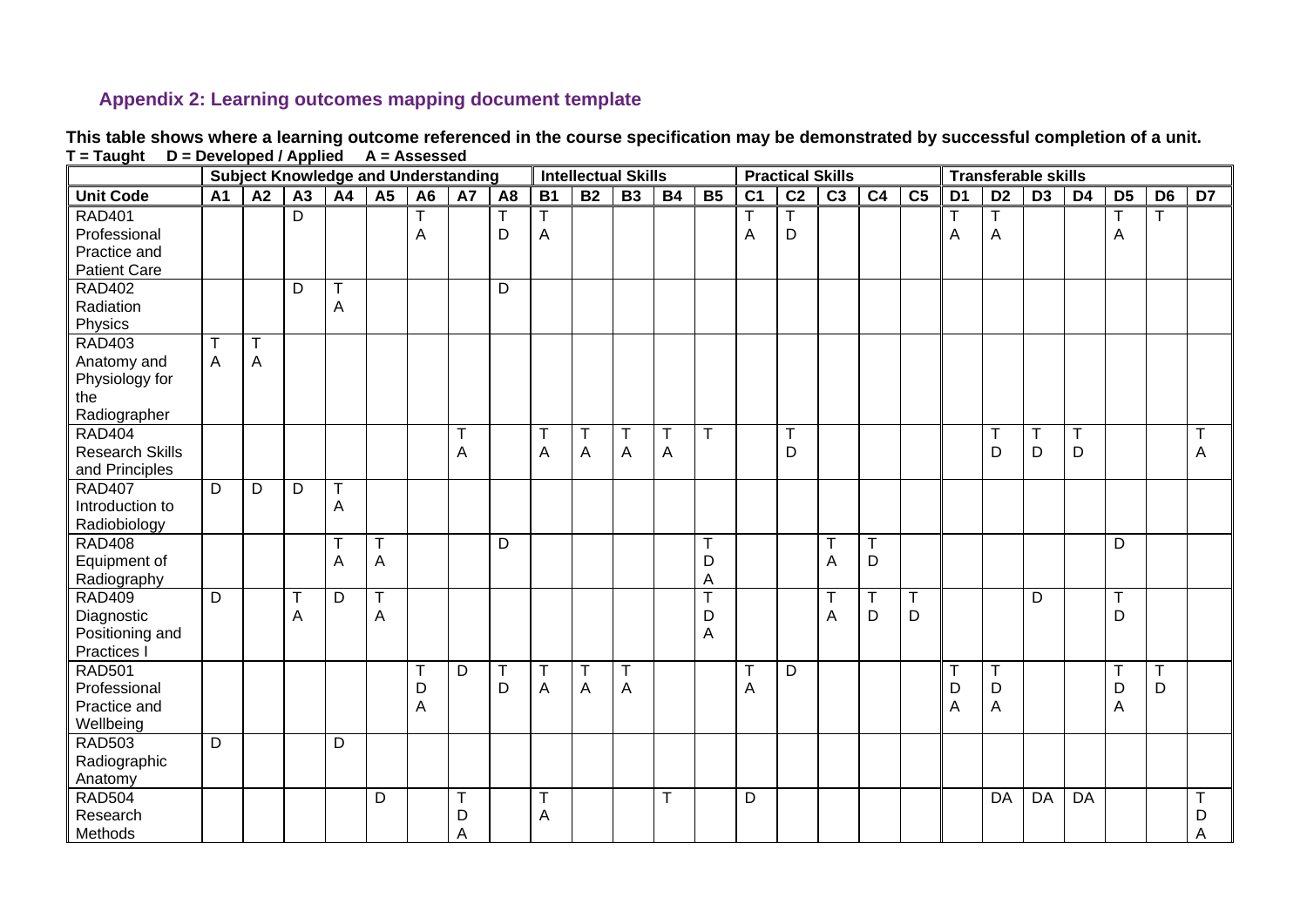|                                                                                                     | <b>Subject Knowledge and Understanding</b> |    |                            |    |                  |                         |                |                |           | <b>Intellectual Skills</b> |                  |           |                | <b>Practical Skills</b> |                                |                  |                       |                                |                | <b>Transferable skills</b> |                 |                |                  |                                |                 |
|-----------------------------------------------------------------------------------------------------|--------------------------------------------|----|----------------------------|----|------------------|-------------------------|----------------|----------------|-----------|----------------------------|------------------|-----------|----------------|-------------------------|--------------------------------|------------------|-----------------------|--------------------------------|----------------|----------------------------|-----------------|----------------|------------------|--------------------------------|-----------------|
| <b>Unit Code</b>                                                                                    | $\overline{A1}$                            | A2 | $\overline{A3}$            | A4 | A5               | A <sub>6</sub>          | A7             | A <sub>8</sub> | <b>B1</b> | B <sub>2</sub>             | $\overline{B3}$  | <b>B4</b> | B <sub>5</sub> | $\overline{C1}$         | $\overline{C2}$                | C <sub>3</sub>   | C <sub>4</sub>        | C <sub>5</sub>                 | D <sub>1</sub> | $\overline{D2}$            | $\overline{D3}$ | D <sub>4</sub> | D <sub>5</sub>   | $\overline{D6}$                | $\overline{D7}$ |
| <b>RAD506</b><br>Multidisciplinary<br>Working,<br>Healthcare<br>Policy and<br>Quality<br>Management |                                            |    |                            |    | $\overline{D}$   | $\overline{\mathsf{D}}$ | $\overline{D}$ | D<br>A         |           | A                          |                  |           |                | $\overline{A}$          | $\overline{D}$<br>$\mathsf{A}$ |                  | $\overline{D}$        | $\overline{D}$                 | $\overline{D}$ |                            | $\overline{D}$  |                | Т<br>D<br>A      | $\overline{D}$                 |                 |
| <b>RAD508</b><br>Scientific<br>Principles of<br>Medical Imaging                                     |                                            |    | D                          | D  | D                |                         |                |                |           |                            |                  |           |                | D<br>$\mathsf A$        |                                |                  | D                     | D                              |                |                            |                 |                |                  |                                |                 |
| <b>RAD509</b><br>Diagnostic<br>Principles and<br>Practices II                                       | $\overline{D}$                             |    | $\mathsf T$<br>A           | D  | $\mathsf T$<br>Α |                         |                |                |           |                            |                  |           |                | D<br>A                  |                                | T<br>A           | $\mathsf T$<br>D<br>A | T<br>D<br>A                    |                |                            | D               |                | D                |                                |                 |
| <b>RAD510</b><br>Interventional<br>Radiography                                                      | D                                          |    | $\mathsf T$<br>$\mathsf A$ | D  | $\top$<br>A      |                         |                |                |           |                            |                  |           |                |                         |                                | $\mathsf T$<br>A |                       |                                |                |                            |                 |                |                  |                                |                 |
| <b>RAD601</b><br>Professional<br>Practice and<br>Clinical<br>Confidence                             |                                            |    |                            |    |                  | T<br>D<br>A             | D              | D              |           | T<br>A                     |                  |           |                | $\top$<br>A             | D<br>$\boldsymbol{\mathsf{A}}$ |                  | D                     | D                              |                | $\top$<br>D<br>A           |                 |                | $\top$<br>D<br>A | D<br>$\boldsymbol{\mathsf{A}}$ |                 |
| <b>RAD604</b><br>Research<br>Dissertation                                                           |                                            |    |                            |    | D                |                         | D<br>A         |                |           |                            | $\mathsf T$<br>A |           |                |                         |                                |                  |                       |                                |                |                            |                 |                |                  |                                | D<br>A          |
| <b>RAD606</b><br>Advanced<br>Practice in<br>Diagnostic<br>Imaging                                   |                                            |    | $\mathsf T$<br>A           | D  | $\mathsf T$<br>A |                         |                |                |           |                            |                  |           |                | D<br>A                  |                                | T<br>A           | D<br>A                | D<br>$\boldsymbol{\mathsf{A}}$ |                |                            |                 |                | D                |                                |                 |
| <b>RAD607</b><br>Cross-Sectional<br>Imaging<br>Principles and<br>CT Interpretation                  | $\overline{D}$                             |    | D                          | D  | D                |                         |                |                |           |                            |                  |           |                | D<br>A                  |                                | $\mathsf T$<br>A | D                     | D                              |                |                            |                 |                |                  |                                |                 |
| RAD608 Image<br>Interpretation                                                                      | $\overline{D}$                             |    | D                          | D  |                  |                         |                |                |           |                            |                  |           |                | D<br>$\overline{A}$     |                                |                  | D                     | D                              |                |                            |                 |                |                  |                                |                 |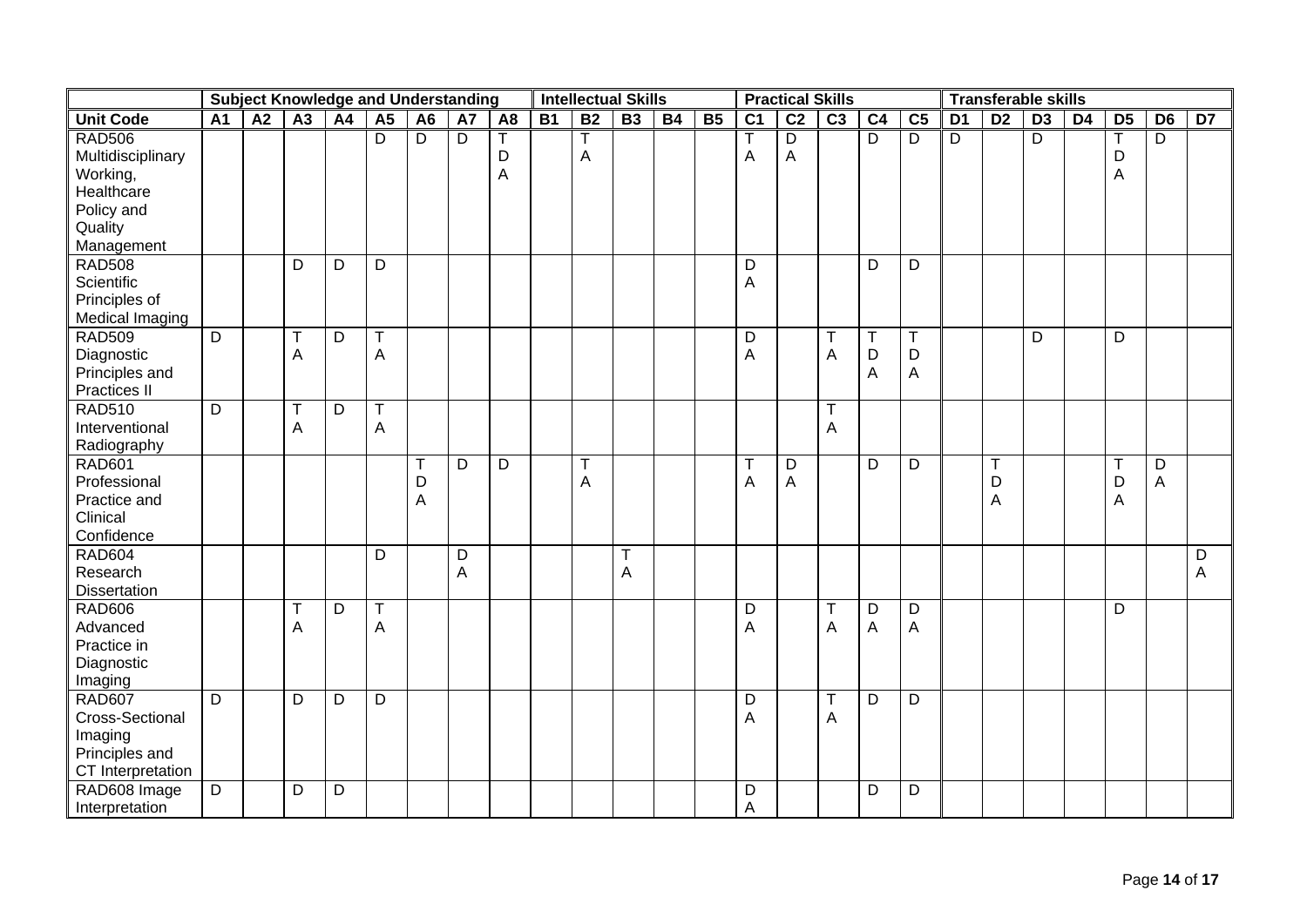# **Course summary**

# **Course title:**

| <b>Unit details</b> |                                                                                                                                                           | Core/<br><b>Option</b> | Pre/co<br>requisite<br>units | No of<br>credits<br>(level in<br>brackets) |                         |             |   | Assessment Element Weightings (%)* | <b>Estimated learning hours</b> |              |        |                             |                                    |                   |
|---------------------|-----------------------------------------------------------------------------------------------------------------------------------------------------------|------------------------|------------------------------|--------------------------------------------|-------------------------|-------------|---|------------------------------------|---------------------------------|--------------|--------|-----------------------------|------------------------------------|-------------------|
| <b>Number</b>       | <b>Title</b>                                                                                                                                              | <b>Version</b><br>no.  |                              |                                            |                         | Exam 1Examl | 2 | Cwk                                |                                 | Cwk 2 Prac 1 | Prac 2 | <b>Scheduled</b><br>contact | <b>Directed</b><br>non-<br>contact | Self-<br>directed |
| <b>RAD401</b>       | Professional Practice and<br><b>Patient Care</b>                                                                                                          | 1.0                    | Core                         |                                            | 20 Credits<br>(Level 4) |             |   | 100%                               | Portfolio<br>P/F                |              |        | $30 + (120)$                | 10                                 | 40                |
| <b>RAD402</b>       | <b>Radiation Physics</b>                                                                                                                                  | 1.0                    | Core                         |                                            | 20 Credits<br>(Level 4) | 50%         |   | 50%                                |                                 |              |        | 30                          | 90                                 | 80                |
| <b>RAD403</b>       | Anatomy and Physiology for<br>the Radiographer                                                                                                            | 1.0                    | Core                         |                                            | 20 Credits<br>(Level 4) | 100%        |   |                                    |                                 |              |        | 30                          | 100                                | $\overline{70}$   |
| <b>RAD404</b>       | Research Skills and Principles                                                                                                                            | 1.0                    | Core                         |                                            | 10 Credits<br>(Level 4) |             |   | 100%                               |                                 |              |        | 15                          | 45                                 | 40                |
| <b>RAD407</b>       | Introduction to Radiobiology                                                                                                                              | 1.0                    | Core                         |                                            | 10 Credits<br>(Level 4) | 100%        |   |                                    |                                 |              |        | 15                          | 45                                 | 40                |
| <b>RAD408</b>       | Equipment of Diagnostic<br>Radiography                                                                                                                    | 1.0                    | Core                         |                                            | 20 Credits<br>(Level 4) |             |   | 100%                               | Portfolio<br>P/F                |              |        | $30 + (120)$                | 30                                 | 20                |
| <b>RAD409</b>       | Diagnostic Positioning and<br><b>Practices</b> I                                                                                                          | 1.0                    | Core                         |                                            | 20 Credits<br>(Level 4) | 100%        |   |                                    | Portfolio<br>P/F                |              |        | $30 + (120)$                | 30                                 | 20                |
|                     | Progression requirements: Requires 120 credits at Level 4<br><b>Exit qualification: Cert HE Radiographic Sciences</b> - (requires 120 credits at Level 4) |                        |                              |                                            |                         |             |   |                                    |                                 |              |        |                             |                                    |                   |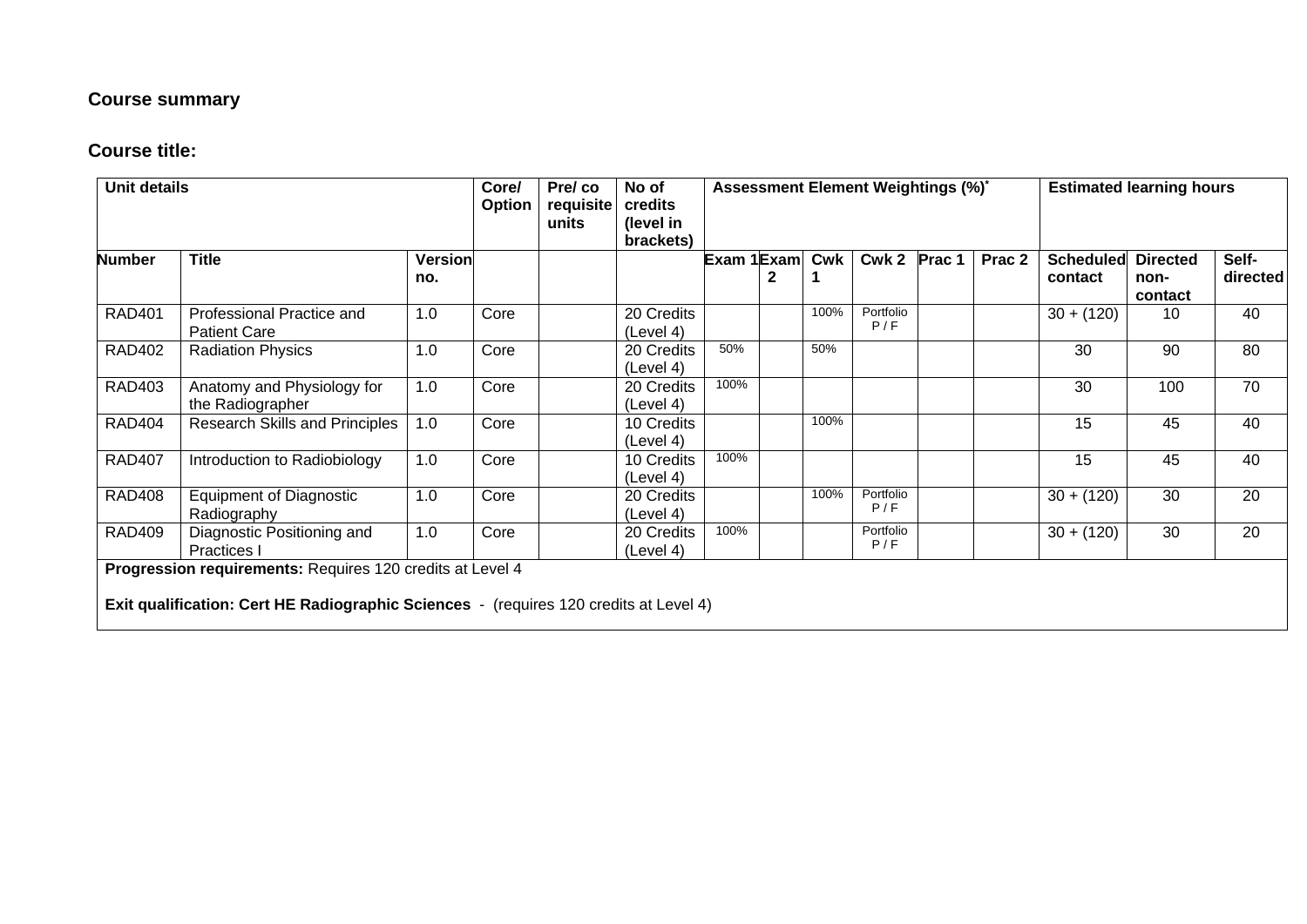| <b>Unit details</b> |                                                                                                                                                                        | Core/<br>Option       | Pre/co<br>requisite<br>units | No of<br>credits<br>(level in<br>brackets) |                         | Assessment Element Weightings (%)* |                  |                  | <b>Estimated learning hours</b> |            |                             |                                    |                   |
|---------------------|------------------------------------------------------------------------------------------------------------------------------------------------------------------------|-----------------------|------------------------------|--------------------------------------------|-------------------------|------------------------------------|------------------|------------------|---------------------------------|------------|-----------------------------|------------------------------------|-------------------|
| <b>Number</b>       | <b>Title</b>                                                                                                                                                           | <b>Version</b><br>no. |                              |                                            |                         | Exam 1 Exam                        | Cwk 1            | Cwk <sub>2</sub> | Prac 1                          | <b>Cwk</b> | <b>Scheduled</b><br>contact | <b>Directed</b><br>non-<br>contact | Self-<br>directed |
| <b>RAD501</b>       | Professional Practice and<br>Wellbeing                                                                                                                                 | 1.0                   | Core                         |                                            | 20 Credits<br>(Level 5) |                                    | Portfolio<br>P/F |                  | Poster<br>100%                  |            | $20 + (40)$                 | 80                                 | 60                |
| <b>RAD503</b>       | Radiographic Anatomy                                                                                                                                                   | 1.0                   | Core                         |                                            | 20 Credits<br>(Level 5) | 100%                               |                  |                  |                                 |            | 35                          | 90                                 | 75                |
| <b>RAD504</b>       | <b>Research Methods</b>                                                                                                                                                | 1.0                   | Core                         |                                            | 20 Credits<br>(Level 5) |                                    | 100%             |                  |                                 |            | 20                          | 100                                | 80                |
| <b>RAD506</b>       | Multidisciplinary Working,<br>Healthcare Policy and Quality<br>Management                                                                                              | 1.0                   | Core                         |                                            | 10 Credits<br>(Level 5) |                                    | Portfolio<br>P/F |                  | 100%<br>Prese<br>ntation        |            | $20 + (20)$                 | 40                                 | 20                |
| <b>RAD508</b>       | Scientific Principles of Medical<br>Imaging                                                                                                                            | 1.0                   | Core                         |                                            | 20 Credits<br>(Level 5) | 100%                               |                  | Portfolio<br>P/F |                                 |            | $30 + (120)$                | 30                                 | 20                |
| <b>RAD509</b>       | Diagnostic Positioning and<br><b>Practices II</b>                                                                                                                      | 1.0                   | Core                         |                                            | 20 Credits<br>(Level 5) | 100%                               | Portfolio<br>P/F |                  |                                 |            | $30 + (120)$                | 30                                 | 20                |
| <b>RAD510</b>       | Interventional Radiography                                                                                                                                             | 1.0                   | Core                         |                                            | 10 Credits<br>(Level 5) |                                    | 100%             | Portfolio<br>P/F |                                 |            | $15 + (60)$                 | 15                                 | 10                |
|                     | Progression requirements: Requires 120 credits at Level 5<br>Exit qualification: Dip HE Radiographic Sciences - (requires 120 Level 5 credits and 120 Level 4 credits) |                       |                              |                                            |                         |                                    |                  |                  |                                 |            |                             |                                    |                   |